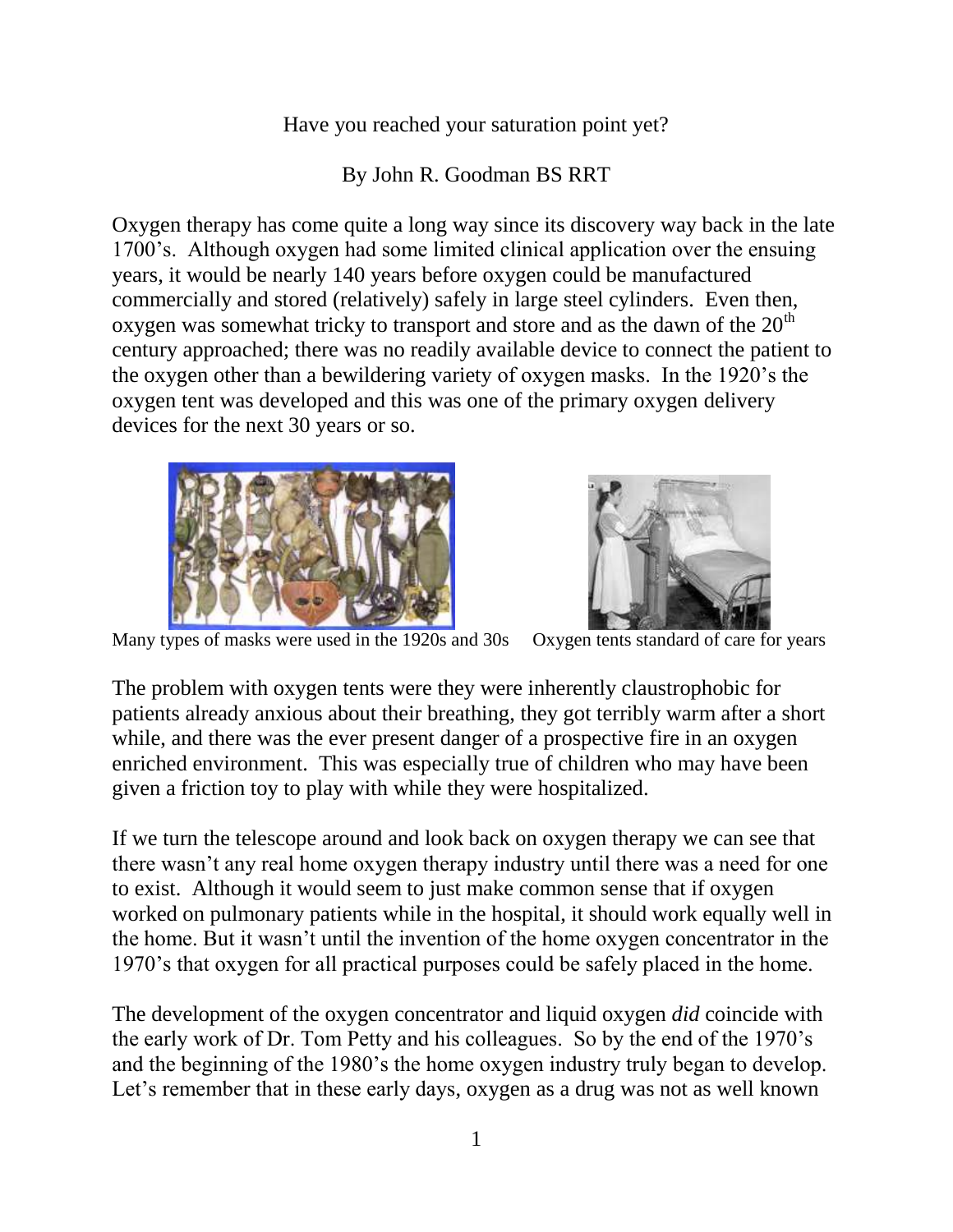as it is today. Also, there was a true profit motive to get the industry going because at that time a home care company might get as much as \$600.00 per month for *each* oxygen patient on a home concentrator.

These glory days lasted until the mid 1980's when Medicare began to ratchet back its reimbursement coverage criteria for home oxygen. Oxygen therapy has been modality neutral for quite some time now. This means that a home oxygen company is going to get reimbursed the same monthly allowable for each patient no matter what type of oxygen system they are using.

While it is true not everyone who has ever smoked a cigarette goes on to develop COPD, there certainly is more than a casual relationship between the two. Since COPD is an insidious disease that takes many years to develop, the smokers of the 50's, 60's, and 70's are the pulmonary patients of today. Advances in the treatment of all forms of pulmonary disease have made substantial progress over the past 30 years or so. There are a number of invasive procedures that have been proven helpful to COPD patients with certain types of disease. Heck, we do an average of 2,000 lung transplants a year in the United States alone.

So with all these advances in the treatment of pulmonary disease, there is one thing (actually a number) that hasn't changed during all these years. The number I am referring to is the oxygen saturation percentage (SaO2) required to prove the need for true 24 hour per day oxygen supplementation.

Another look back through the telescope is required here. The scientific basis for oxygen therapy is based primarily on two major studies published in the early 1980's. These include the NOTT (Nocturnal Oxygen Therapy Trial) study and the BMRC (British Medical Research Council) study. To make a long story short, these two studies showed a very significant survival effect in patients who received oxygen more continuously (24 hours per day) than patients who received oxygen for either 12 or 15 hours per day. These studies were done way before pulse oximetry was readily available, and as such relied on arterial blood gases to determine what oxygen level qualified a patient for home oxygen therapy.

So a valid question to ask might be" Why then do we accept a reading from an oximeter of 88% in lieu of an arterial blood gas?" The answer is quite simple from a pure mathematical point of view.

There is a very famous chart that shows the relationship between the pressure of oxygen from a blood gas (PO2) and oxygen saturation …SaO2.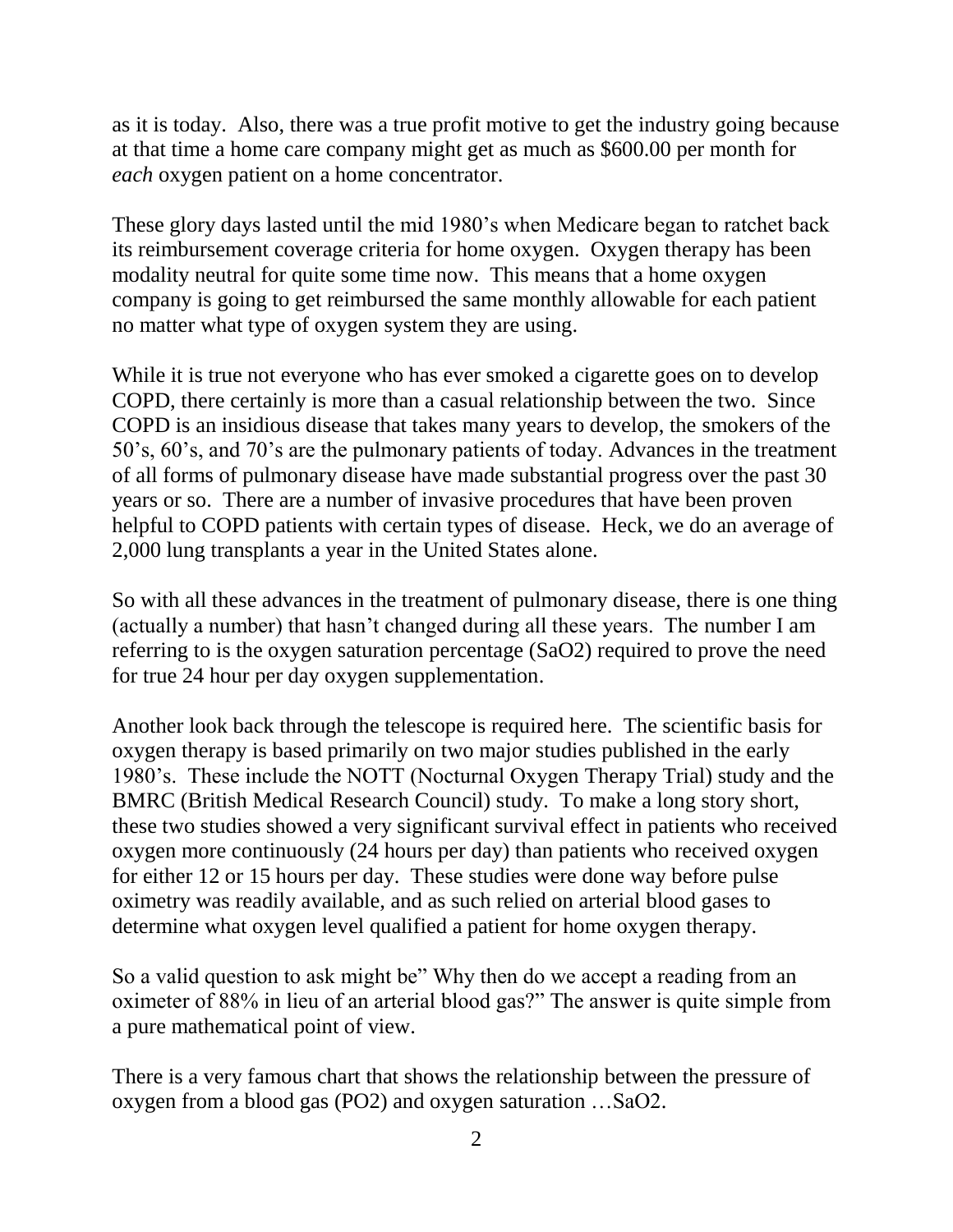This chart is called the Oxyhemoglobin Dissociation Curve. If you look at the red line and where the 90% saturation point bisects the PO2 figure on the horizontal axis, you can see a PO2 of *about* 55mm equals an oxygen saturation of *about* 88%.



Since arterial blood gases are expensive, can be painful and cause patient discomfort, over a period of time oxygen saturation levels became more and more acceptable, especially as oximeters got more and more reliable. I have called or emailed a number of well respected pulmonologists regarding this standard, and it seems it is quite difficult to put an actual date on exactly when this change occurred.

The main reason I raise this topic is to open up a discussion of the possibility of changing the official oxygen prescription form. In the early days of oxygen therapy it was quite typical to write the order for 2 L/min for all conditions. A far thinking physician of that time might have the patient increase the flow by 1 L/min for increased activity. As more research was done, but more importantly as the technology exploded, patients were offered a bewildering array of oxygen delivery devices. It has become very difficult (if not logistically impossible) for a busy pulmonologist to keep up with all the changes. That's why over the past two years or so there has been as fairly strong movement amongst pulmonologists to change the way oxygen is prescribed.

Here we are just a few months away from the year 2013. It is hard to believe but when the first pulse oximeters for home use were introduced to the market they cost between \$400 and \$500.00. Now anyone who can do a Google search can find a basic oximeter for just a little over \$30.00. At first many pulmonologists were concerned that patients monitoring their own oxygen saturations would lead to a flood of phone calls when a patient's saturation fell a few points and the patient or their caregiver became concerned. This never actually happened, and in fact quite the opposite did happen. Patients began to use their oximeters to "titrate" their oxygen flow rates to keep them in a normal range under most if not all conditions.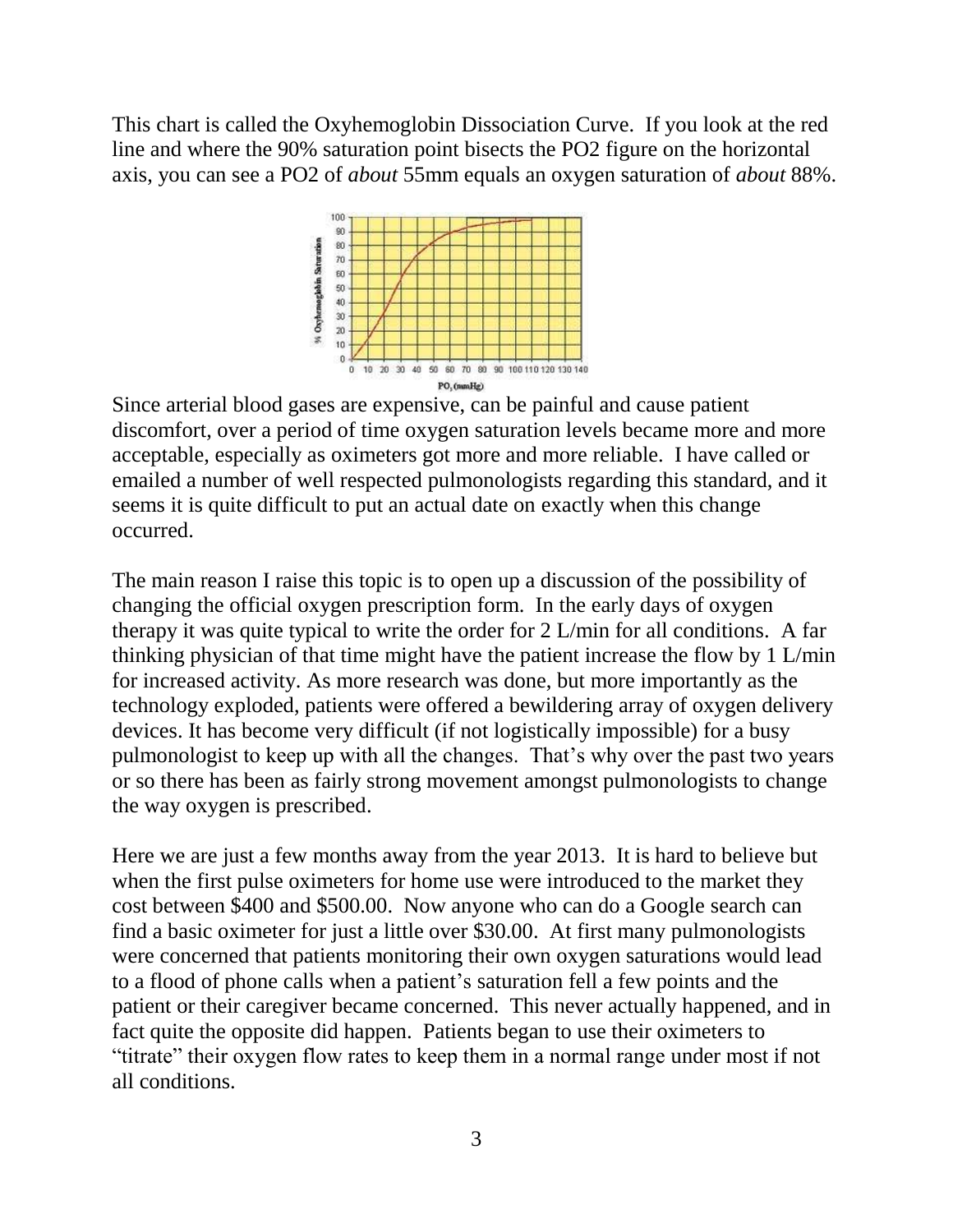Affordable Digital Pulse Oximeters have truly empowered patients



So in just a little over 40 years we have gone from an infant home oxygen industry, to a very sophisticated industry with all the latest bells and whistles. Oxygen dependent patients are living longer, have better medications, and many avail themselves of local pulmonary rehab programs. Baby boomers on oxygen have driven the home oxygen market to make smaller, lighter, and ever more efficient oxygen delivery devices. With all these changes in a very short period of time, what is the one thing that hasn't kept up with the times? Well, it is the original oxygen prescription itself. Or more accurately the official form the physician has to fill out completely to qualify a patient for home oxygen.

| CERTIFICATE OF MEDICAL NECESSITY<br><b>BME MAC 484.03</b><br>$CMS-484 - OXYGEN$ |                                                                                                                                                                                                                                              |                                                                                                                                                                                                                                                                                                                                                                                                                                                                                                                                                                                |  |
|---------------------------------------------------------------------------------|----------------------------------------------------------------------------------------------------------------------------------------------------------------------------------------------------------------------------------------------|--------------------------------------------------------------------------------------------------------------------------------------------------------------------------------------------------------------------------------------------------------------------------------------------------------------------------------------------------------------------------------------------------------------------------------------------------------------------------------------------------------------------------------------------------------------------------------|--|
| <b>EECTION A</b>                                                                | Contilization TeperDate: INITIAL  /  /                                                                                                                                                                                                       | REVISED / / RECERTIFICATION / /                                                                                                                                                                                                                                                                                                                                                                                                                                                                                                                                                |  |
| MITENT MAME, ADDRESS, TELEPHONE and NIC AUMEEN-                                 |                                                                                                                                                                                                                                              | SUPPLIER AAME, ADDRESS, TELEPHONE was NGC or automobile<br>MATAN WEIGHT ESONCA, MOREIGHT                                                                                                                                                                                                                                                                                                                                                                                                                                                                                       |  |
| has no actual and one on " without you can. HERE                                |                                                                                                                                                                                                                                              | has an exchange and The research and \$500 at \$500 m.                                                                                                                                                                                                                                                                                                                                                                                                                                                                                                                         |  |
| <b>FLIGE OF SERVICE.</b><br>HOPOS DOOR                                          |                                                                                                                                                                                                                                              | PT 008 - 2020 - 2021 - 2021<br>Sair 11 - 1977                                                                                                                                                                                                                                                                                                                                                                                                                                                                                                                                  |  |
| RAINE AND ADDRESS OF TACILITY<br>Fatebrate (out weets)                          |                                                                                                                                                                                                                                              | FUYOCIAN NAME: ADDRESS, TELEPHONE and resinually<br><b>MPI NUMBER ocuPIR</b>                                                                                                                                                                                                                                                                                                                                                                                                                                                                                                   |  |
|                                                                                 |                                                                                                                                                                                                                                              | has an auditor enter The recording. SPRINTER-                                                                                                                                                                                                                                                                                                                                                                                                                                                                                                                                  |  |
| <b>SECTION II</b>                                                               |                                                                                                                                                                                                                                              | information in This Section May Not Be Completed by the Supplier of the Remo/Supplies.                                                                                                                                                                                                                                                                                                                                                                                                                                                                                         |  |
|                                                                                 |                                                                                                                                                                                                                                              | BUT LENGTH OF NEED IN OF MONTHS: conser 1-RM (RECREDIN)   DIAGNOSED DODES (000-9) account and an                                                                                                                                                                                                                                                                                                                                                                                                                                                                               |  |
| <b>ANTWERS</b>                                                                  |                                                                                                                                                                                                                                              | AMENCA GEEST ELMS 1.0. (Circle Y for fax). S for No. or D for Cowy Not Apply, unkers otherwise relaed.)                                                                                                                                                                                                                                                                                                                                                                                                                                                                        |  |
| <b>Home and Part Party</b><br>$\sim$<br>diameter and                            | 1. Exter the result of recent leased below and substitute the centrifulation date feled in Section A. Exteri as entered book<br>gein PCC similar Billintroppen testeration haut, sich risike of heat.                                        |                                                                                                                                                                                                                                                                                                                                                                                                                                                                                                                                                                                |  |
| 1.7.7                                                                           | 2 Wee the boot in Gove for T performed (1) with the pretent in a shrone icente view or an inspectent, (2) within two<br>days' prise to chickening them an inputters buildy to terms, or (it) under siller silvated busines!                  |                                                                                                                                                                                                                                                                                                                                                                                                                                                                                                                                                                                |  |
| $1 - 2 - 3$                                                                     | 8. Circle the aim substant for the initiation of the text in Question 1: (1) At Reet. (b) Coming Services: (3) During Servi-                                                                                                                 |                                                                                                                                                                                                                                                                                                                                                                                                                                                                                                                                                                                |  |
| 9.79.8                                                                          | 4. If you are undering portable ougan, a the patient regise within the looke? If you are locks this conduite<br>coopper, circle D.                                                                                                           |                                                                                                                                                                                                                                                                                                                                                                                                                                                                                                                                                                                |  |
| 1, PM                                                                           | 5. Ensi the lighest coupe from rete crossed for the patient in their permittede. Finns than 1.17M, enter a 'X'                                                                                                                               |                                                                                                                                                                                                                                                                                                                                                                                                                                                                                                                                                                                |  |
| 43.                                                                             | 18 graphs ritiges 4 LPM is a secretary, which would not receive would be to take a con-4 LPM. This may be not lot a needal<br>blowd gas FCD and/or it i expose awarented with partners is a electron shifts while. Einter data of fact (ii). |                                                                                                                                                                                                                                                                                                                                                                                                                                                                                                                                                                                |  |
|                                                                                 |                                                                                                                                                                                                                                              | ARESIER QUESTIONS 7 & GHLY IF FO2 + 66-50 OK CUYORN SATURATION + 88 N/ COSTEDE T                                                                                                                                                                                                                                                                                                                                                                                                                                                                                               |  |
| $\overline{\phantom{a}}$<br>v                                                   |                                                                                                                                                                                                                                              | 7. Does the patient have dependent educate daily to progettive here! Malves?                                                                                                                                                                                                                                                                                                                                                                                                                                                                                                   |  |
| ٠<br>٠                                                                          | B. Deas the particle have veripotennial stypehone (yhysimisely constants) decomplished by P pulmonake so on EBS or by as<br>actionstituzione, golari bico è paul scan un dienti publicazio allero passiole massi carendall'                  |                                                                                                                                                                                                                                                                                                                                                                                                                                                                                                                                                                                |  |
| ٠                                                                               | B. Deal the palarmhave a temploir preser than 58%?                                                                                                                                                                                           |                                                                                                                                                                                                                                                                                                                                                                                                                                                                                                                                                                                |  |
| <b>HAME</b>                                                                     |                                                                                                                                                                                                                                              | RAME OF PERIOD ANIWER RIN BECTOR & GUEST SIAS, IF OTHER THAN FHYSICIAN (Floors Pres)<br><b>SMALDVAR</b><br>7716                                                                                                                                                                                                                                                                                                                                                                                                                                                                |  |
| <b>SECTION C</b>                                                                | Narrative Description of Equipment and Cost                                                                                                                                                                                                  |                                                                                                                                                                                                                                                                                                                                                                                                                                                                                                                                                                                |  |
|                                                                                 | ters, accessory and spike. (See indicates on heat.)                                                                                                                                                                                          | (7) Statestick description of all Neme, accessories and uplons ordered; (2) Display's charge and (3) Statement Pas Schedule Allowause for each.                                                                                                                                                                                                                                                                                                                                                                                                                                |  |
| SECTION D                                                                       | Physician Attentation and Signature/Date                                                                                                                                                                                                     |                                                                                                                                                                                                                                                                                                                                                                                                                                                                                                                                                                                |  |
|                                                                                 |                                                                                                                                                                                                                                              | Luxelly that I get the bearing physician identities in Section A of the faire. I have received Sections A. B suit C of the Centillare of Medicini<br>Henatoly (millusing charges for Nets crobers). Any stolened colory letterheed attached henry, has been oviewed stating rate by me. I<br>cently that the electral recounty internation in Section & is line, accurate and complete, to the least of my boostedge, and I understand that<br>siny fedsification, a mission, at consessing at at material fact in that section may subject me to civil or priminal liability. |  |
|                                                                                 |                                                                                                                                                                                                                                              |                                                                                                                                                                                                                                                                                                                                                                                                                                                                                                                                                                                |  |